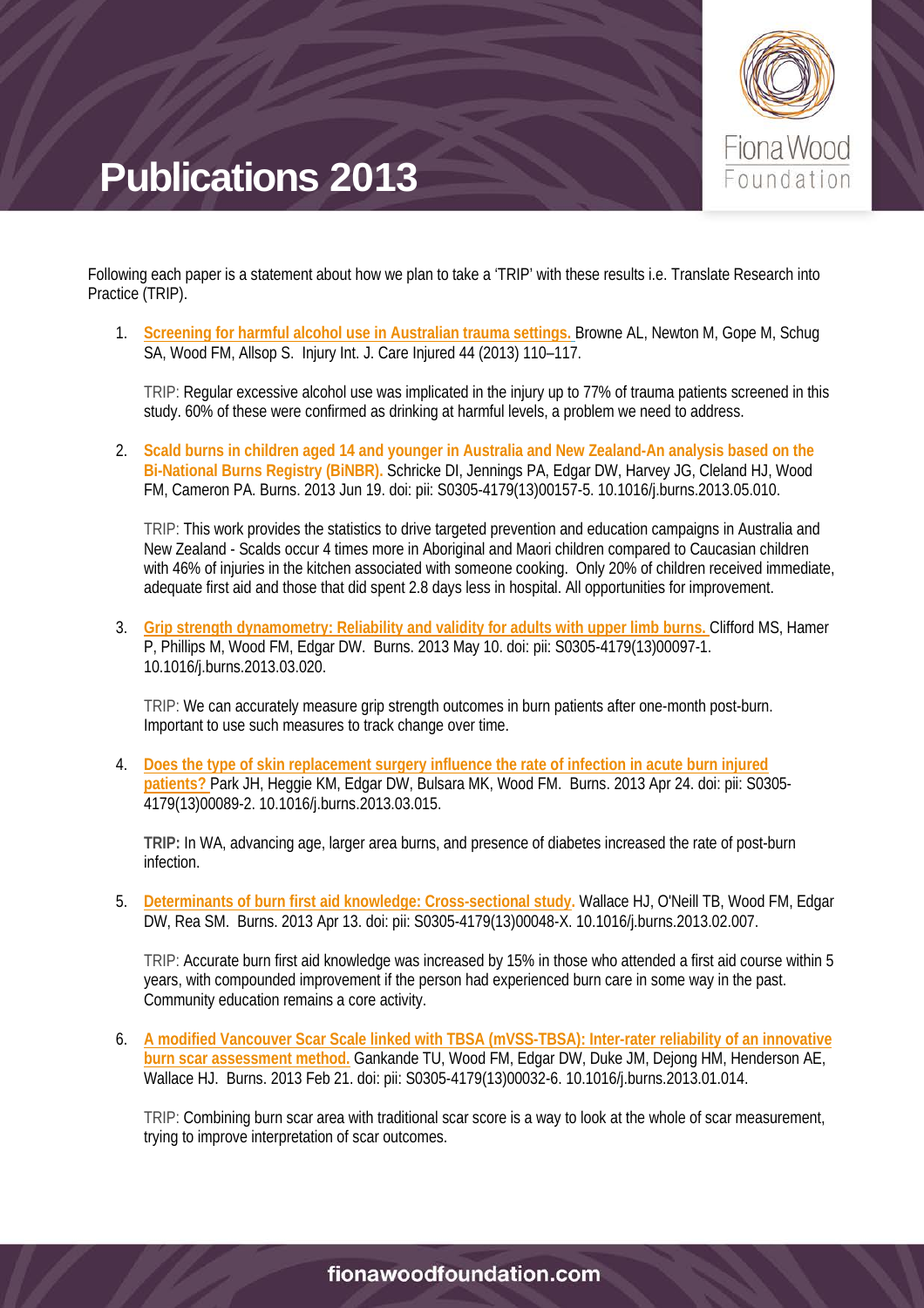

7. **[In vivo assessment of human burn scars through automated quantification of vascularity using optical](http://biomedicaloptics.spiedigitallibrary.org/article.aspx?articleid=1411785)  [coherence tomography.](http://biomedicaloptics.spiedigitallibrary.org/article.aspx?articleid=1411785)** Liew YM, McLaughlin RA, Gong P, Wood FM, Sampson DD. J Biomed Opt. 2013 Jun;18(6):061213. doi: 10.1117/1.JBO.18.6.061213. Erratum in: J Biomed Opt. 2013 Jun;18(6):069801.

TRIP: The blood supply to the healing area is essential but it can be associated with an ongoing scarring process. The use of this unique measurement technique done without taking tissue samples is helpful in following changes as the scars mature.

8. **[Changes in the plasma cytokine and growth factor profile are associated with impaired healing in](http://www.sciencedirect.com/science/article/pii/S0305417912002902)  paediatric [patients treated with INTEGRA® for reconstructive procedures.](http://www.sciencedirect.com/science/article/pii/S0305417912002902)** Nessler M, Puchala J, Wood FM, Wallace HJ, Fear MW, Nessler K, Drukala J. Burns. 2013 Jun;39(4):667-73.

TRIP: Inflammation continuing beyond the time of the injury is considered to be associated with poor scar. Integra is a dermal template which can assist skin replacement and its role in reduced scar may be due to the decrease in inflammation.

9. **[Burn-injured adults with long term functional impairments demonstrate the same response to](http://www.sciencedirect.com/science/article/pii/S030541791200294X)  [resistance training as uninjured controls.](http://www.sciencedirect.com/science/article/pii/S030541791200294X)** Grisbrook TL, Elliott CM, Edgar DW, Wallman KE, Wood FM, Reid SL. Burns. 2013 Jun;39(4):680-6. doi: 10.1016/j.burns.2012.09.005. Epub 2012 Sep 26.

**TRIP:** Burn patients respond well to strength training and improve function 2+ years after their burn.

10. **[In the media: Burns as a method of assault.](http://www.sciencedirect.com/science/article/pii/S0305417913000788)** O'Halloran E, Duke J, Rea S, Wood F. Burns. 2013 Apr 22. doi: pii: S0305-4179(13)00078-8. 10.1016/j.burns.2013.03.004

TRIP: The mechanism of injury may have a significant influence on the holistic outcome highlighting the need for early interventions.

11. **[Training general practitioners in remote Western Australia in a method of screening and brief](http://onlinelibrary.wiley.com/doi/10.1111/ajr.12019/abstract?deniedAccessCustomisedMessage=&userIsAuthenticated=false)  [intervention for harmful alcohol use: A pilot study.](http://onlinelibrary.wiley.com/doi/10.1111/ajr.12019/abstract?deniedAccessCustomisedMessage=&userIsAuthenticated=false)** Brennan C, Newton M, Wood F, Schug SA, Allsop S, Browne AL Aust J Rural Health. 2013 Apr;21(2):72-9. doi: 10.1111/ajr.12019.

TRIP: New alcohol screening and brief intervention packages for rural GP's in WA remained in use in 88% of cases at 6 months post-training.

12. **[Paediatric medical trauma: The impact on parents of burn survivors.](http://www.sciencedirect.com/science/article/pii/S0305417913000120)** McGarry S, Girdler S, McDonald A, Valentine J, Wood F, Elliott C. Burns. 2013 Mar 2. doi: pii: S0305-4179(13)00012-0. 10.1016/j.burns.2013.01.009.

TRIP: Investigating the impact of a child's trauma on the parents can help us lessen that trauma into the future.

13. **[Is the length of time in acute burn surgery associated with poorer outcomes?](http://www.sciencedirect.com/science/article/pii/S0305417913001873)** Lim J, Liew S, Chan H, Jackson T, Burrows S, Edgar DW, Wood FM. Burns. 2013 Jul 19.

TRIP: Shortening the time in surgery by 30 mins is associated with a 13% reduction in hospital bed days. Increasing the burn by 10% of the total body surface area increased time in surgery by 60%.

#### fionawoodfoundation.com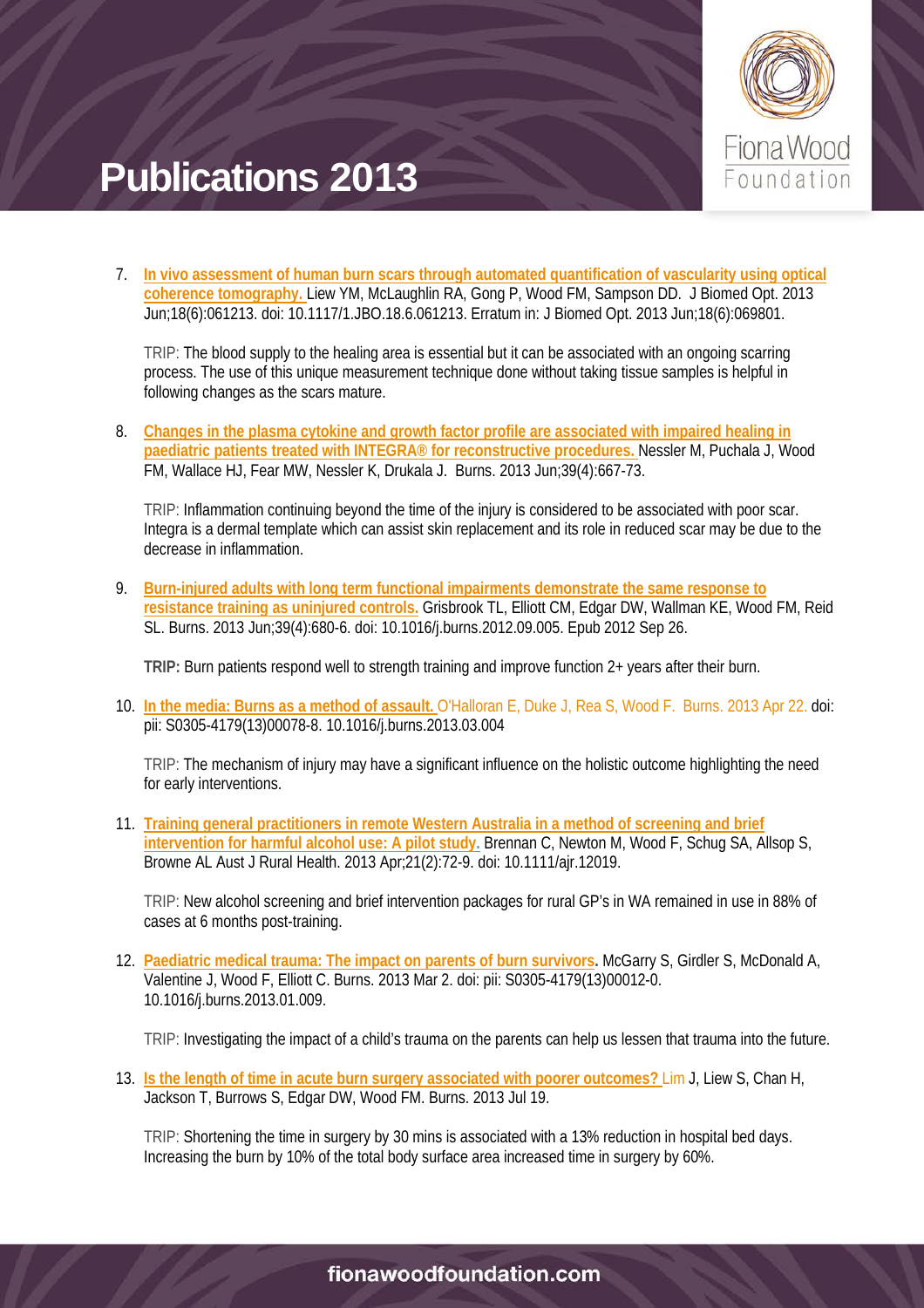

14. **[The influence of advancing age on quality of life and rate of recovery after treatment for burn.](http://www.sciencedirect.com/science/article/pii/S0305417913001782)** Edgar DW, Homer L, Phillips M, Gurfinkel R, Rea S, Wood FM. Burns. 2013 Sep;39(6):1067-72.

TRIP: In WA adults, with each year of age, physical function post-burn recovers 3.7% slower. However, increasingly the elderly survive burn injury.

15. **[Effectiveness of a topical local anaesthetic spray as analgesia for dressing changes: A double-blinded](http://www.sciencedirect.com/science/article/pii/S0305417913001605)  [randomised pilot trial comparing an emulsion with an aqueous lidocaine formulation.](http://www.sciencedirect.com/science/article/pii/S0305417913001605)** Desai C, Wood FM, Schug SA, Parsons RW, Fridlender C, Sunderland VB. Burns. 2013 Jun 26.

TRIP: We are always exploring new methods to improve pain treatments, especially related to dressing changes.

16. **[Sexuality following burn injuries: a preliminary study.](http://journals.lww.com/burncareresearch/Abstract/2013/09000/Sexuality_Following_Burn_Injuries__A_Preliminary.16.aspx)** Connell KM, Coates R, Wood FM. J Burn Care Res. 2013 Sep-Oct;34(5): e282-9

TRIP: At one-year post-burn, 17-20% of burn patients continue to have sexual relationship dysfunction and 30- 45% have body image disturbances. An area we need to understand in order to improve treatments.

17. **[Paediatric health care professionals: relationships between psychological distress, resilience and](http://onlinelibrary.wiley.com/doi/10.1111/jpc.12260/abstract?deniedAccessCustomisedMessage=&userIsAuthenticated=false)  [coping skills.](http://onlinelibrary.wiley.com/doi/10.1111/jpc.12260/abstract?deniedAccessCustomisedMessage=&userIsAuthenticated=false)** McGarry S, Girdler S, McDonald A, Valentine J, Lee S, Blair E, Wood F, Elliott, C. The Journal of Paediatrics and Child Health. 2013, 49 (9), 725-732.

TRIP: Caring for the carers is essential in maintaining a healthy workforce into the future.

18. **[Paediatric burns: from the voice of the child.](http://www.sciencedirect.com/science/article/pii/S0305417913002714)** McGarry S, Elliott C, McDonald A, Valentine J, Wood F, Girdler S. Burns 2013, pii: S0305-4179(13) 00271-4.doi: 10.1016/j.burns.2013.08.031

TRIP: We need to listen to the patient which may be difficult in children but is vital in improving lifelong outcomes.

19. **[Enhancing the clinical utility of the Burn Specific Health Scale-Brief: Not just for major burns.](http://www.sciencedirect.com/science/article/pii/S0305417913002088)** Finlay V, Phillips M, Wood F, Hendrie D, Allison GT, Edgar D. 2013, pii: S0305-4179(13)00208-8. doi: 10.1016/j.burns.2013.07.005

TRIP: Measuring the results of the injury and interventions in non-major burns is a significant part of the work we need to do, having a measure that is realistic is key.

20. **[A literature review to determine the impact of sexuality and body image changes following burn](http://link.springer.com/article/10.1007/s11195-013-9321-9#page-1)  [injuries.](http://link.springer.com/article/10.1007/s11195-013-9321-9#page-1)** Connell, K., Coates, R., Doherty, M., Wood, F. 2013, 31(4).403-412. doi 10.1007/s11195-013-9321-9

TRIP: The holistic approach to care needs to acknowledge the impact burn injury has on sexuality.

21. **[Trends in hospital admissions for sunburn in Western Australia, 1988 to 2008.](http://aph.sagepub.com/content/25/1/102.short)** Duke J, Wood F, Semmens J, Edgar DW, Rea S. Asia Pac J Public Health; 2013, 25(1): 102-109.

TRIP: Despite all our efforts sunburn so severe that the patient needs to be hospitalized is important information to refocus our prevention efforts

#### fionawoodfoundation.com